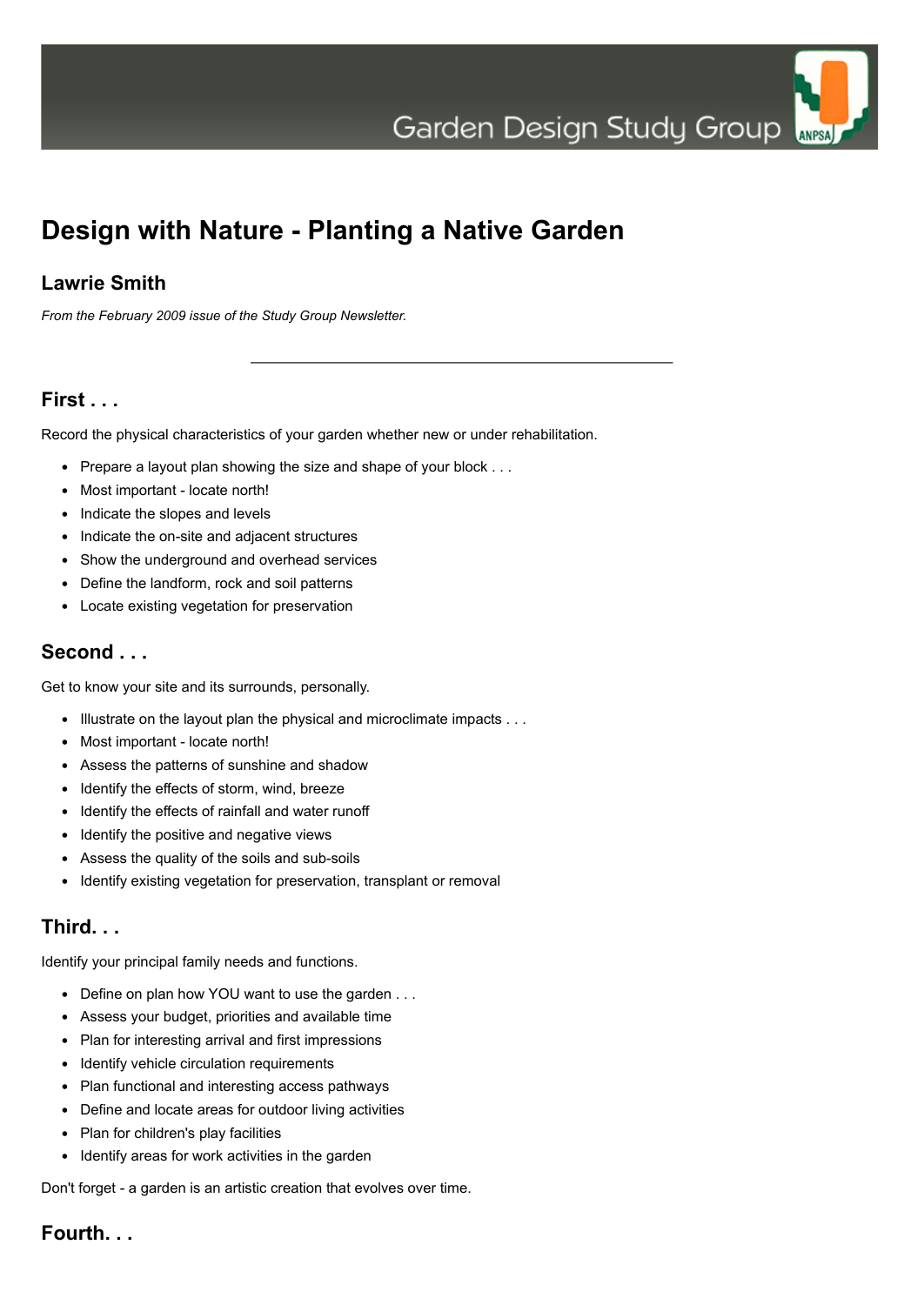Choose a style and theme for your garden. Your preferred garden character will influence the site planning and plant selection.

- Is your garden to be . . .
- Formal, informal, traditional, contemporary or for seasonal horticultural display?
- Reflect the architectural style of the house?
- Exciting fusion of plants and materials
- Bush garden, rainforest, coastal, cottage or ?
- Collectors, scientific, experimental?
- 'Walkabout' or stroll garden?
- New fresh and uniquely Australian!
- Fundamentally simple, livable and affordable

#### **Fifth . . .**

Now you are ready to select plants for your garden.

- Each plant has differing attributes . . .
- What is it? tree, shrub, cover, vine, fern, palm or ?
- Where is it from?
- What conditions does it prefer?
- How big does it grow in nature?
- Does it adapt to horticultural techniques?
- Have you seen it thriving nearby?
- What is its most prominent feature form, foliage, flowers, fruits, bark or ?
- Where are the most flowers and colourful foliage displayed and when?

## **Listen to the Plants!**

To help you select the right species, they can tell you about themselves . . .

- Large leaves = shade tolerance
- Small leaves = sun preference
- Thick and waxy leaves = store water for later (water wise)
- Swollen trunk = store water (drought tolerant)
- Lignotubers = fire resistance
- Aromatic = insect resistance
- Massive seed production = weed potential
- Grey and silver leaves = sun tolerant and salt resistant
- Delicate leaves = moisture stress indicator
- Thorns and spines = wildlife protection and habitat

#### **Trees**

Trees have a variety of characteristics and functions

- Evergreen or deciduous
- Consider root systems
- Diverse forms: globular, upright, umbrella, irregular, weeping, conical, etc
- Specimen tree as a feature or focus element: form, foliage, bark, flower , fruit or fragrance
- Shade tree locate to control sunshine and shadow
- Multi planted as a grove, forest or windbreak

## **Palms and Cycads**

Palm fronds add a special and unique character to a garden.

• Size: tall, medium, low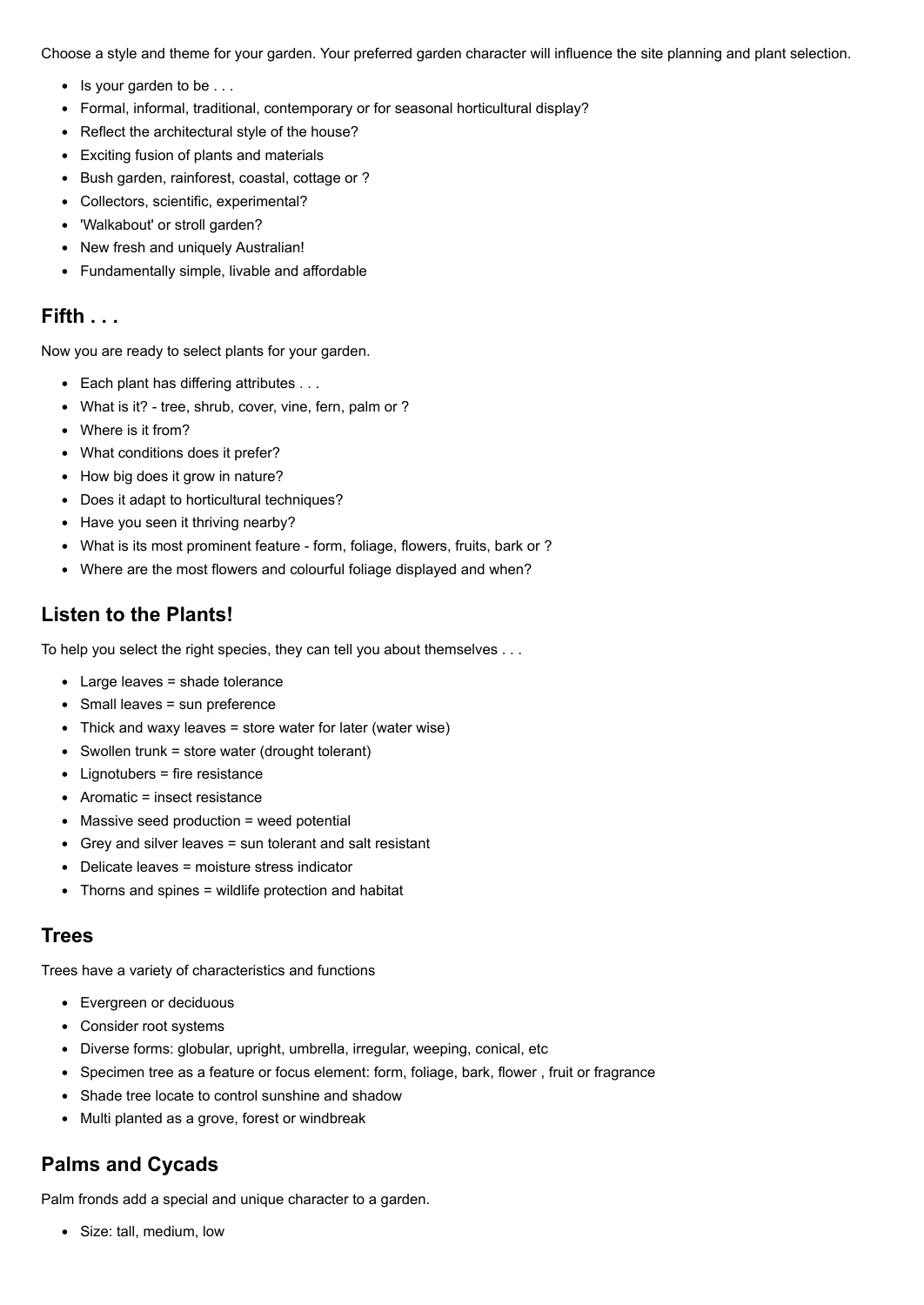- Self cleaning or persistent fronds
- Feather frond or palmate frond
- Individual specimens
- Formal avenues
- Informal groves

#### **Shrubs**

Shrubs fulfill some important design functions . . .

- Size: tall, medium, low
- Screens and hedges: privacy, conceal, windbreak, filter breeze
- Feature: form, foliage, flower, fruit, fragrance
- Shrubbery: foliage contrast, water zone
- Aesthetic: colour, texture

## **Groundcovers**

Covers are diverse in colour, texture and form as well as functionally and structurally useful . . .

- Dwarf shrubs, mattes, tufts, vines, scramblers, grasses, ferns
- Erosion control
- Living mulch
- Feature plants, seasonal colour

## **Vines and Scramblers**

Vines are functionally and structurally useful . . .

- Select and locate to maximize flower display over canopy, under canopy, along stems
- Shade and shelter: pergola and arbours
- Softening: fence, walls
- Maintenance: pruning, woody, fire, tree damage

## **Five basic planting techniques for any aussie garden water wise garden design issues**

**1. Garden Layout and Maintenance** - to simplify and minimise water application

- Group plants with similar water needs together Hydrozoning
- Shallow regular watering (unwise) encourages roots to remain in the drier upper soil levels
- Deep soaking watering less often (wise) draws roots down to permanent reserves of subsoil moisture
- Apply water deep down in the root zone through a slotted tube (wise) to replenish subsoil reserves of moisture

**2. Soil** aeration, fertility, additives;

- Amend soil texture to improve water absorption and aeration add sand and organic material
- Use additives to lock applied moisture into soil so it is progressively available to plants
- Do not over fertilize and promote soft new growth can you supply enough water to keep the plant alive?

**3. Exposure** - sun or shade, air movement;

- Reduce exposure to sun and minimise moisture loss through transpiration
- Utilize available shade from house or trees to insulate plants from drying sun
- Protect plants from excessive air movement to inhibit loss of moisture from foliage
- Plant windbreaks and water-efficient shade trees to create cool shaded conditions
- **4. Landform** water runoff and harvesting
	- Form suitable landform to collect surface water to absorb into subsoil and minimise runoff